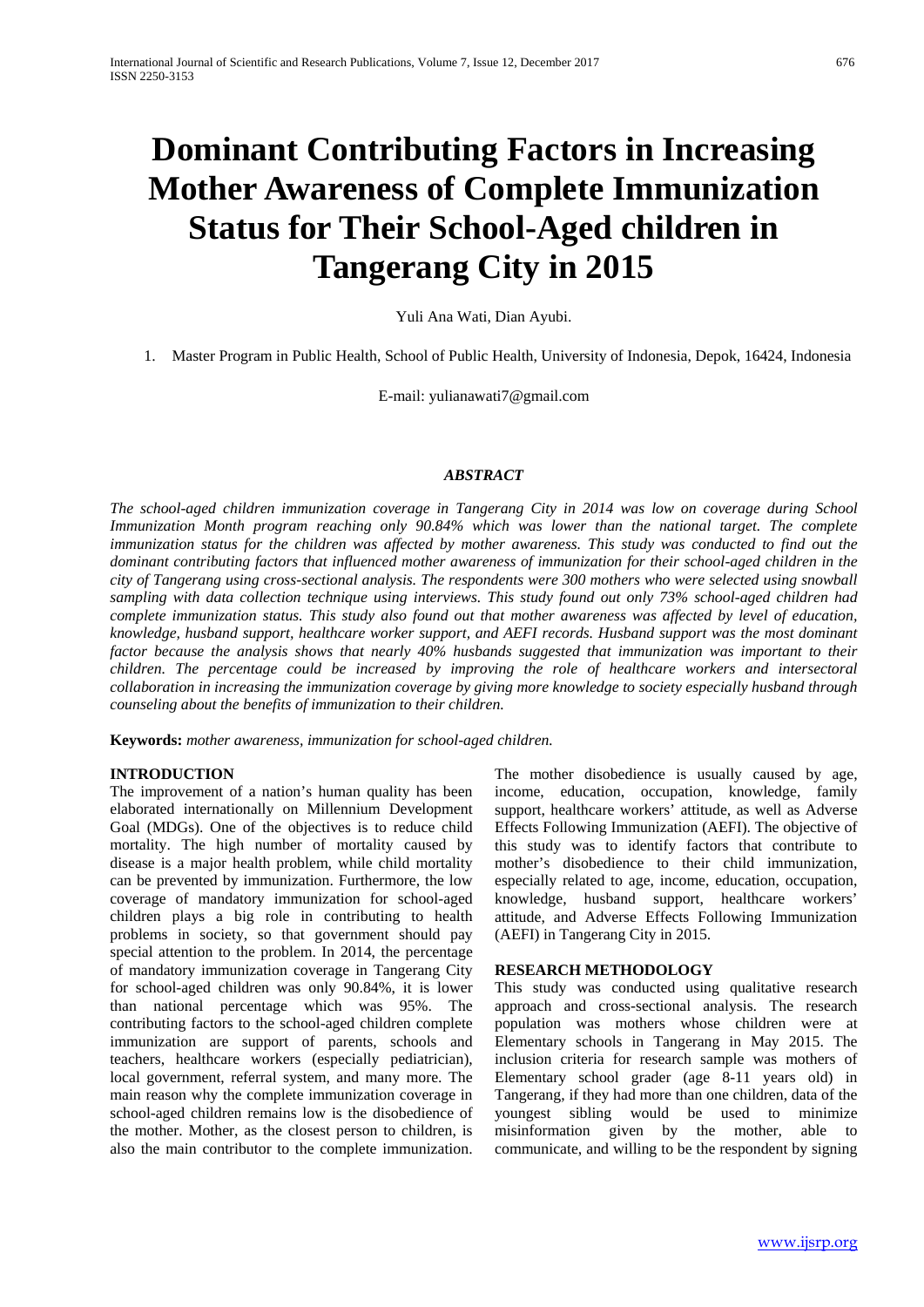informed consent. Minimum sample used were 300 respondents who were spread across Tangerang, and then cluster sampling was defined to get 30 cluster villages in Tangerang. The respondents were divided into 30 clusters, meaning that each cluster consisted of 10 people. The selection of the respondents was conducted using snowball sampling. The research location was in Tangerang City, Banten Province. The proposal development was initiated in September 2014, followed by data collection and analysis in early and late May 2015. The research instrument was questionnaires consisted of questions pertaining to the contributing factors that affected the immunization disobedience. For data analysis, univariate and bivariate data were analyzed using chi-square method, while multivariate analysis using logistic regression method.

#### **RESULTS**

**1. Awareness Status Overview Mother of School-Age Children immunized In Tangerang 2015 Table 1**

**Distribution of Respondents According to Awareness In immunize In Tangerang Regency at 2015 N= 300**

| <b>Awareness Mother</b> | Frequency | %    |
|-------------------------|-----------|------|
| Yes                     | 219       | 73.0 |
| No                      | 81        | 27.0 |
| Total                   | 300       | 100  |

#### **2. Univariate Selection**

#### **Table 2**

### **Distribution of Respondents Between Age, Education, Income, work , Knowledge, Husband Support , Healthcare Workers Support, AEFI Record In School Age Children immunized** in **Tangerang Regency at 2015**

| Variable                   | <b>Frequency</b> | $\%$ |  |
|----------------------------|------------------|------|--|
| Mother's                   |                  |      |  |
| $\geq$ 40 years            | 252              | 84   |  |
| $<$ 40 years               | 74               | 16   |  |
| <b>Mother's Education</b>  |                  |      |  |
| Higher education           | 194              | 64,7 |  |
| low education              | 106              | 35,3 |  |
| <b>Mother's Income</b>     |                  |      |  |
| $\geq$ 2,4 million         | 180              | 60   |  |
| $<$ 2.4 million            | 120              | 40   |  |
| <b>Mother's Occupation</b> |                  |      |  |
| Work                       | 122              | 40,7 |  |
| Does not work              | 178              | 59,3 |  |
| Mother's Knowledge         |                  |      |  |
| good knowledge             | 211              | 70,3 |  |
| Lack of knowledge          | 89               | 29,7 |  |
| <b>Husband support</b>     |                  |      |  |
| Good Support               | 222              | 74   |  |
|                            |                  |      |  |

| Less Support                      | 78  | 26   |
|-----------------------------------|-----|------|
| <b>Healthcare Workers Support</b> |     |      |
| Good Support                      | 226 | 75,3 |
| Less Support                      | 74  | 24.7 |
| <b>AEFI</b> record                |     |      |
| No record                         | 194 | 64,7 |
| Have record                       | 106 | 35,3 |

#### **3. Bivariate Selection**

### **Table 3 The Result of Bivariate selection**

| Variable                          | p-value |  |  |
|-----------------------------------|---------|--|--|
| Mother's Age                      | 0,207   |  |  |
| Mother's Education                | 0,001   |  |  |
| Mother's Income                   | 0,276   |  |  |
| Mother's Occupation               | 0,498   |  |  |
| Mother's Knowledge                | 0,001   |  |  |
| Husband support                   | 0,001   |  |  |
| <b>Healthcare Workers Support</b> | 0,001   |  |  |
| <b>AEFI</b> record                | 0.002   |  |  |
|                                   |         |  |  |

#### **4. Multivariate Selection**

#### **Table 4 Final Model on Multivariate selection**

| Variabel               | в       | SЕ   | Df | <b>Sig</b> | Exp(B) |
|------------------------|---------|------|----|------------|--------|
| Education              | .943    | .307 | 1  | ,002       | 2,569  |
| knowledge              | .694    | .302 | 1  | ,021       | 2,001  |
| <b>Husband Support</b> | .951    | .320 | 1  | ,003       | 2,589  |
| Healthcare support     | .645    | .336 | 1  | ,055       | 1,906  |
| AEFI record            | $-1.01$ | .334 | 1  | ,002       | .363   |

## **RESEARCH DISCUSSION**

**1. Limitation of the study**

Using primary data was advantageous in providing new data obtained from on-the-spot interview with the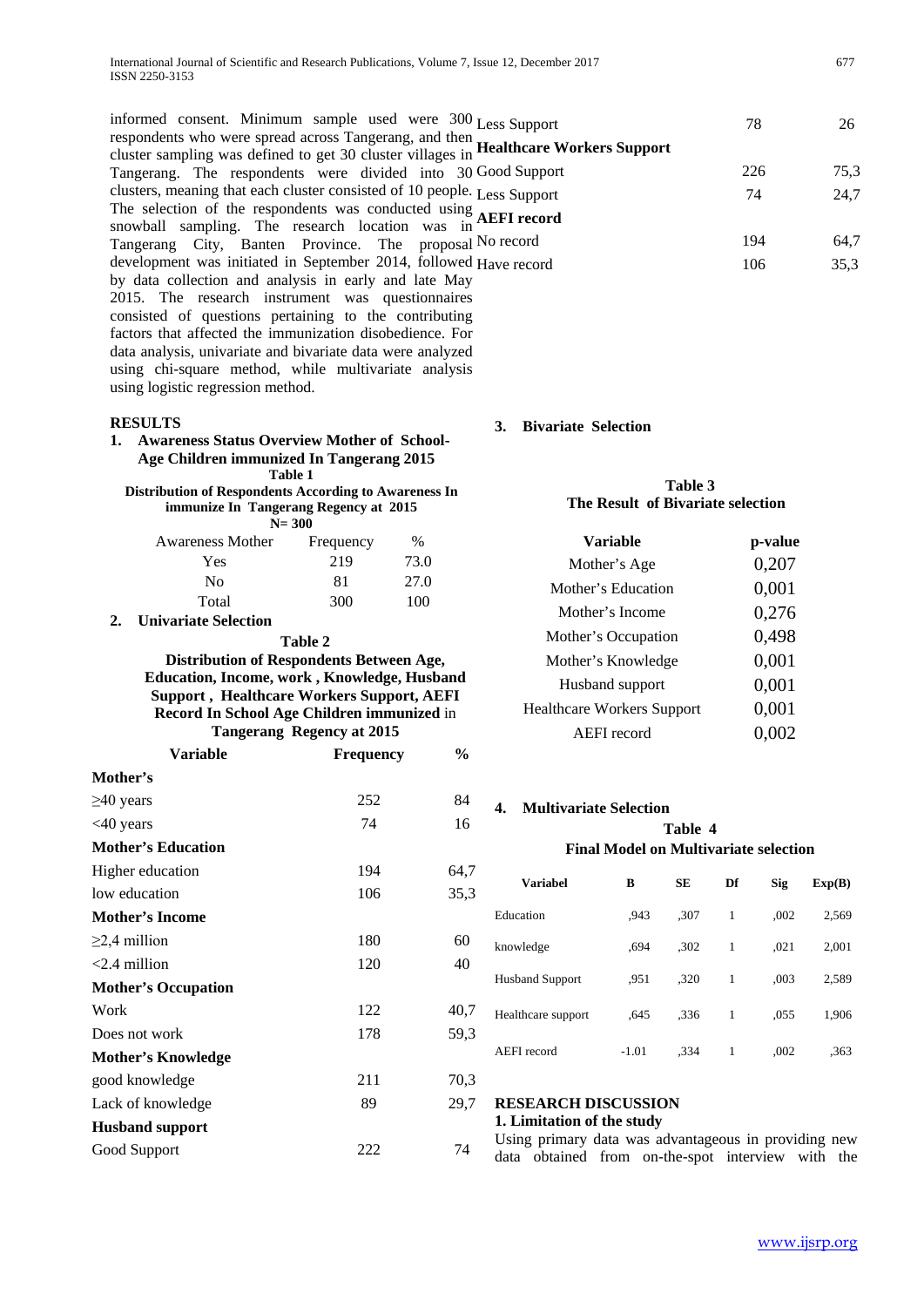respondents, which can be used by other researchers. However, the study used snowball sampling method that it affects the result of the study.

#### **2. Immunization AwarenessAwareness**

Based on the 2014 report, it is said that only 90,84% of third elementary grader received the immunization. However, on this study, it is found that the complete immunization percentage was only 73%. The low percentage of immunization was caused by the immunization report that was based on the coverage of each school grade, not the total number of immunization received. At that moment, school-aged children who received immunization on the previous class grade would be considered to have complete immunization which applied to those who were on the third grade. The number of percentage would increase if the immunization coverage was considered as complete after children received all compulsory vaccinations regardless their school grade.

#### **3. The Relationship between Independent Variable with Mother AwarenessAwareness in Having their Children Getting Immunization**

#### **3.1 Mother's Age**

The older the mother is, the more knowledge the mother has. The premise is in accordance with the research conducted by Al-Lela (2014) and Febri (2012) who had tremendous experience with immunization. The study shows that around 58% mothers who were < 40 years old and 42% who were  $\geq$  40 years old had positive awarenessawareness in having their child getting immunization. However, based on the multivariate analysis, mother's age did not have any relationship with their awarenessawareness to have their children getting immunization. Based on the writer's analysis, the older a mother was, the more knowledge she would have. Therefore, they would know better the logical danger of the disease threat so that they were willing to do a preventive action. On the other hand, younger mothers would have less experience which was caused by the lack of exposure to useful health information and the lack of understanding the importance of immunization for their beloved children.

#### **3.2 Mother's Education**

The respondents' education level fell into two categories, high and low level of education. It was found out that the percentage of immunization awarenessawareness on those with high level of education was 79.4%, while the percentage of awarenessawareness on mothers who had low level of education was 61.3%. From the result of multivariate analysis, it was concluded that there was a relationship between the education level and the mother awarenessawareness in having their children getting immunization. The hypothesis that education level affected the immunization awarenessawareness for school-aged children was acceptable. It was in accordance

with the study by Hartati (2008) and Ishak (2006) that mothers' education level had a good impact on the success of immunization program. This research is also supported by a theory proposed by Notoatmodjo (2003) that a person's knowledge could be influenced by how much information that they had not only directly but also indirectly. Knowledge can also be influenced by a person's ability in absorbing information, so that the more information a person obtains, the better the knowledge a person has, while the less information a person obtains, the less knowledge a person has. Those information can be obtained from the mass and electronic media as well as healthcare workers and health counseling.

#### **3.3. Mother's Occupation**

Mother's occupation is an activity to earn a decent living. It is a predisposition factor which enables anyone to pay for health services. The respondents' occupation status fell into two categories, working mothers and nonworking mothers. From the analysis, the relationship between occupation and immunization awarenessawareness shows that the percentage of working mothers who comply to do the complete immunization was 70.5%, while the percentage that represented the non-working mothers was 74.7%. The statistics test result shows that there was no relationship between mother's occupation and their awarenessawareness in immunizing their children. Based on the writer's opinion, non-working mothers (housewife) did not always have less health knowledge. Although the opportunity to share information between mothers were often, sharing information was usually done while they were working. However, housewife had longer spare time that could be used to get much information from any media that could influence her child immunization awarenessawareness. Therefore, it can be concluded that mother's occupation was not a predominant factor in child complete immunization status. The conclusion was similar to the research conducted by bot Isfan (2006) and Sandra (2010) that there was no relationship between mother's occupation and immunization status.

#### **3.4 Mother's Income**

Based on the relationship analysis between mother's income and child immunization awareness, it shows that the percentage of respondents who earned < IDR 2.4 million/month towards the child immunization awareness was 75.6%, while the percentage of mothers who earned  $>$  IDR 2.4 million was 75.6%. It can be concluded from the statistics test that there was no relationship between mother's income and child immunization awareness. Therefore, the hypothesis which proposed that mother's income had influenced the child immunization awareness status was unacceptable. This research result had completely different outcome with the research conducted by Ismet (2013) and Bundt (2004) which said that family income and economic factor were related to the child immunization awareness status. The government program that gave free health service (in this case immunization)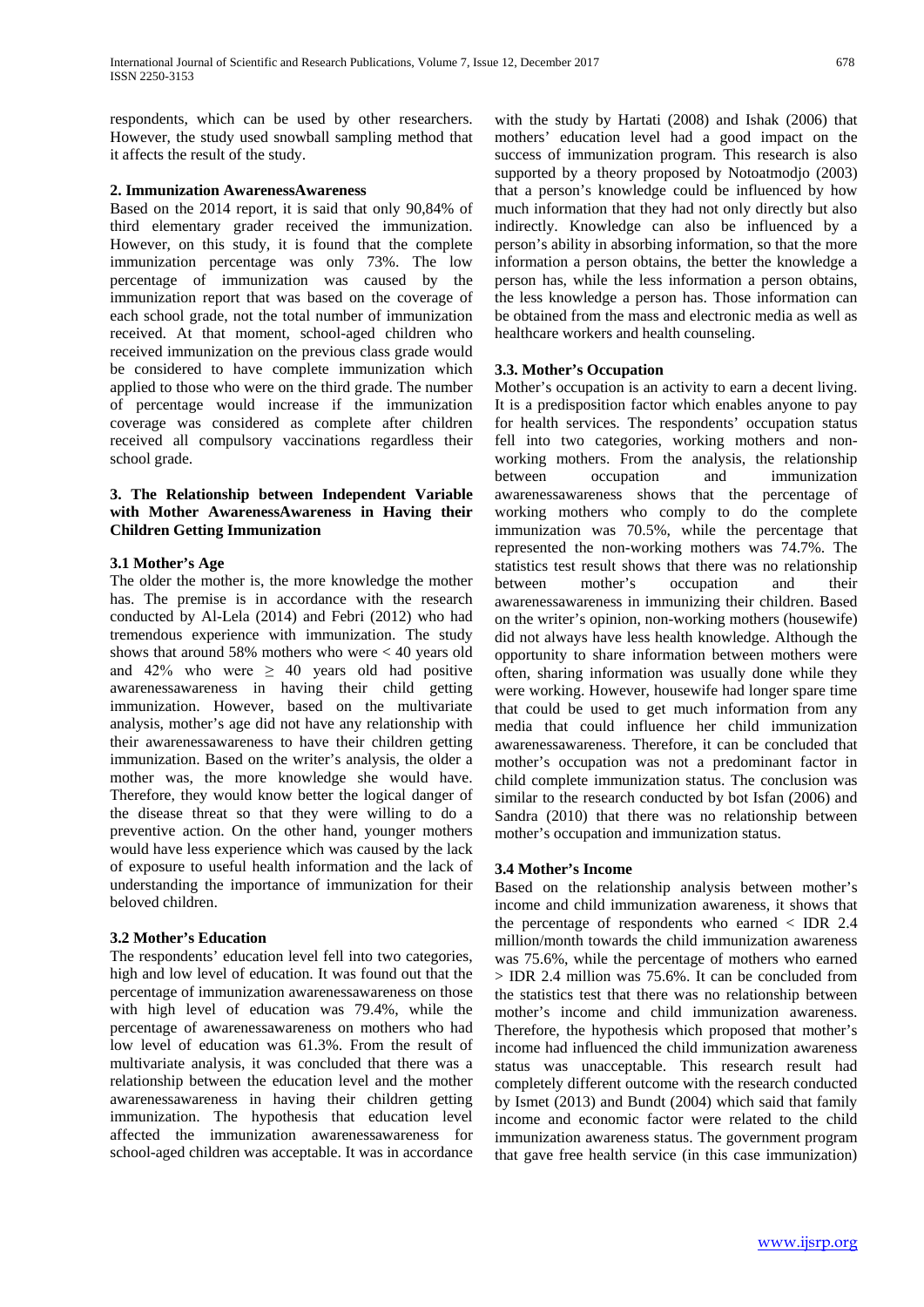made the respondents who had low level of income had the same opportunity with those who had high level of income to get the service. Based on the above research results and descriptive theories, it shows that government policy regarding the free child immunization could lead to the completeness of child immunization status, because every child coming from family with any level of income had the same opportunity to get the immunization or in other words, the immunization was still able to be held. Therefore, income did not really have significant influence on immunization awareness.

#### **3.6. Mother's Knowledge**

The relationship analysis between knowledge and child immunization awareness for mothers shows that approximately 61.3% mothers with less immunization knowledge that had positive awareness to child immunization, while around 79.6% respondents who had good knowledge complied with the child immunization. It can be concluded from the statistic test result that there was a relationship between mother's knowledge and child immunization awareness. The behavior that was based on knowledge about immunization would last forever compared to the behavior that was not based on one. Therefore, the chance that mothers with good knowledge about immunization would have their children get the complete immunization was bigger, because a person's knowledge level would have a significant influence to their life. On this research, it was found out that approximately 80.67% of respondents who knew the immunization benefits, around 55.67% of them knew the types of immunization given during School Immunization Month Program, and around 72.67% of them knew the immunization requirements needed for the school-aged children. However, only 47.67% of mothers who knew about the complete immunization, so that they did not have their children get complete immunization because they did not think that it was important. As for the respondents who had 50% score on average, it shows that the better their level of knowledge was, the more rational and logical the mother was in dealing with problems. They would be able to find alternatives and breakthrough in solving problems, for example (regarding with child health problem) by having their children getting immunization.

#### **3.6. Husband Support**

The relationship analysis between husband support and mother awareness in giving immunization to their children shows that around 52.8% of mothers had good support from their husband would comply to do the complete immunization for school-aged children (78.3%), while mothers who did not have good support from their husband were around 52.8%. The result of statistic test shows that there was a relationship between husband support and mother awareness in giving immunization to their children. The hypothesis which said that husband support had positive influence on the child immunization awareness was acceptable. Husband who always

supported their wife in giving immunization to their children was only 60%. Based on this research, it was found out that family positive response towards the implementation of immunization was influenced by knowledge they had (in this case, husband who was the closest person to the respondent regarding the importance of immunization to school-aged children.) Based on writer's opinion, basically if mother awareness of the importance of immunization to their children was influenced by their husband support.

#### **3.7 Healthcare Workers Support**

From the analysis result between healthcare workers support and mother awareness in giving immunization to their children shows that the percentage of mothers who had positive support from them was 78.3%, while mothers who had less support were around 56.8%. It can be concluded from the result of statistic test that there was a relationship between healthcare workers support and the mother awareness in giving immunization to their children. This research explains that around 83.67% respondents had been given a specific time to discuss the importance by healthcare workers, however only 40% respondents who had been supported by them in decisionmaking process. The support from healthcare workers regarding the side-effect treatment of immunization for school-aged children was only 52.33%. This research was based on another similar research conducted by Ismet (2013) that shows there was a significant relationship between healthcare worker services with the complete immunization status. Based on writer's analysis, basically, healthcare workers' good services had significant influence on the complete immunization status for school-aged children. The support from Healthcare workers who always keep mothers informed apropos of the importance of immunization for school-aged children would influence mothers to let their children get the immunization.

#### **3.8 AEFI (Adverse Effects Following Immunisation) in Children**

The analysis result between AEFI with mother awareness in giving immunization to their children shows that nearly 67% mothers whose children had no AEFI history would comply with the immunization, and around 84% mothers whose children had light AEFI previously would comply with the immunization. It can be concluded from the statistic result that the hypothesis which said that history of AEFI in children had significance influence in mother awareness was acceptable.

Mothers whose children had AEFI before would care with the immunization rather than those mothers whose children did not had AEFI. The main reason why it happened was because the mothers prefer to give complete immunization to their children, and the light symptoms of AEFI that occurred on their children would heal by using a regular pain reliever or by using warm water compress. Therefore, mothers prefer to have more benefits from immunization rather than to have side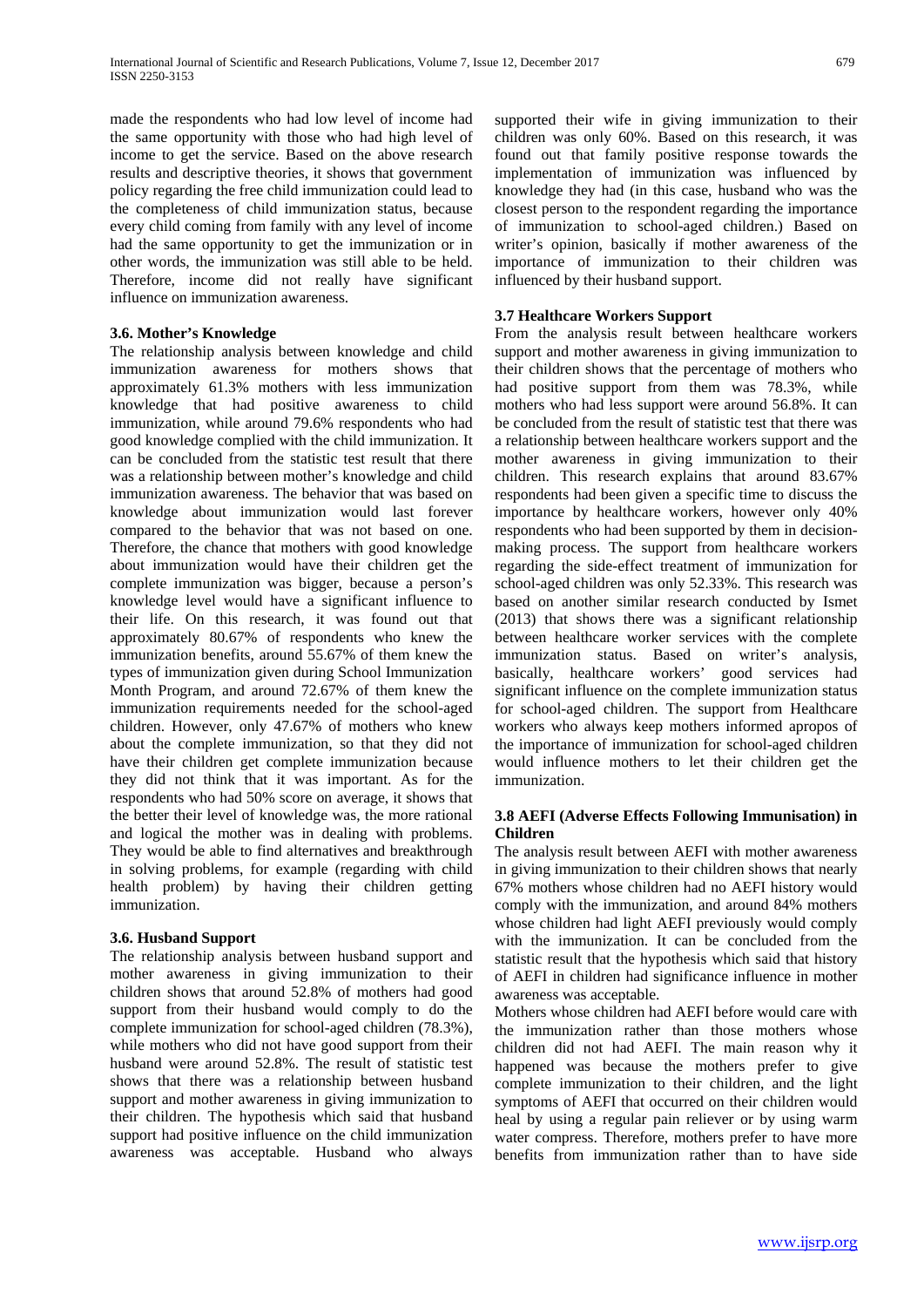effects from another immunization given to their children. This was in line with another research conducted by Thaib (2013) which explained the most common reason why parents did not give immunization to their children, which was caused by the fear of immunization side effects (70.6%). The same reason was also stated by Falagas (2008) that AEFI records would have significance influence on children immunization status.

#### **CONCLUSION**

- 1. From 300 mothers in Tangerang City who had children ranging from 8-11 years old who had been studied in May 2015, it was found out that around 73% school-aged children had the complete immunization.
- 2. From this study, it was found out that 58% respondents were younger than 40 years old, 64.7% mothers had high level of education, 60% mothers had income greater or equal to IDR 2.4 millions/month, 59.3% housewives, 70.3% mother had good knowledge on immunization, 74% mothers had good husband support, 75.3% mothers had good support from the healthcare workers, and 64.7% mothers had children who had light AEFI records.
- 3. Correlating factors with mother awareness in giving immunization to their children were level of education, knowledge, husband support, healthcare worker support, and AEFI records, while age, education, family income, and mother occupation did not have any correlation with mother awareness in giving immunization to their children.
- 4. AEFI records would have a protective effect where mother whose children had light AEFI from the previous immunization would comply with the Immunization.
- 5. The most dominant factor in influencing mother awareness of children immunization in Tangerang City in 2015 was the husband support. From this study, it was found out that approximately 40% husbands suggested that immunization was important to their children.

#### **SUGGESTION**

- 1. For Tangerang City Health Department
	- a. Improving the role of healthcare workers in increasing the immunization coverage by giving more knowledge to society especially husband through counseling about the benefits of immunization to their children.
	- b. Establishing program which is more promoting and preventive in regards to the immunization to the school-aged children by using School Immunization Month Program campaign by the Tangerang City Mayor and Health Department on printed and electronic media and formulating the

Local Legislation and Regulation about immunization.

c. Improving the role of intersectoral collaboration, for instance collaborating with Education Department in coordination with schools, collaboration with Indonesian Pediatric Association as one of the supporting factor in giving immunization services, and collaboration with Sub-district government on the society empowerment for the purpose of increasing the knowledge of society.

#### **GLOSARRY**

- A.H Markum, (2002). *Imunisasi*, Edisi Ketiga, Fakultas Kedokteran UI Press, Jakarta
- Al-Lela, et al, (2015), Factors Underliying Inadequate Parents Awareness regarding pediatric Immunization. *Journal BMC Pediatric.*
- Ariyanto, (2011). *Faktor Risiko Status Imunisasi Tetanu Toxoid(TT) Ibu Hamil: konteks individual dan ekologis*, FKM Universitas Jember
- Azwar S. (2003). *Sikap Manusia, Teori dan Pengukurannya*. Pustaka Pelajaran. Yogyakarta
- Bbaale, E, (2013). Factors Influencing Childhood Immunization in Uganda*, Health Popul Nutri journal,* 2013, March edition
- Bundt, M T, (2004), National Examination of Awareness Predictor and The Immunization Status Of Children. *Millitary Medicine Journal.*
- Bowden, V.R., Dickey, S.B., & Greenberg, C.S. (1998). *Children and their families: The continuum of care*. Philadelphia : W.B. Sounders.
- Brunner & Suddart. (2002) *Buku Ajar Keperawatan Medikal Bedah*. Jakarta : EGC.
- Burkhart, P.V. & Rayens, M.K*. (*2005). Self-concept and health focus of control: factors related to children adherence to recommended athsma regimen. *Pediatric Nursing,* 31(5): 404-410
- Burns, N. & Grove, S.K. (1997). *The practice of nursing research conduct, critique, & utilization.* (3rd Ed.). Philadelphia: W.B. Sounders Company.
- Clayton, M.F. (2001). Immunizations. In Green-Hernandez, C., Singleton, J.K., & Aronzon, D.Z. (2001). *Primary care pediatrics.* (pp. 161-182). Philadelphia: Lippincott Williams & Walkins.
- Dahlan, S.M. (2005). *Besar sampel dalam penelitian kedokteran dan kesehatan.* Jakarta : Arkans.
- Davis, T.C., Fredrickson, D.D., Kennen, E.M., Arnold, C., Shoup, E., et al. (2004). Childhood vaccine risk/benefit communication among public health clinics: A time- motion study. *Public Health Nursing, 22(3):* 228-236.
- Depkes RI. 1990*. Petunjuk Pengembangan Program Imunisasi.* Jakarta.
- -------------. 1997*. Anak Tumbuh Kembang Sehat Berkat Imunisasi*. Jakarta.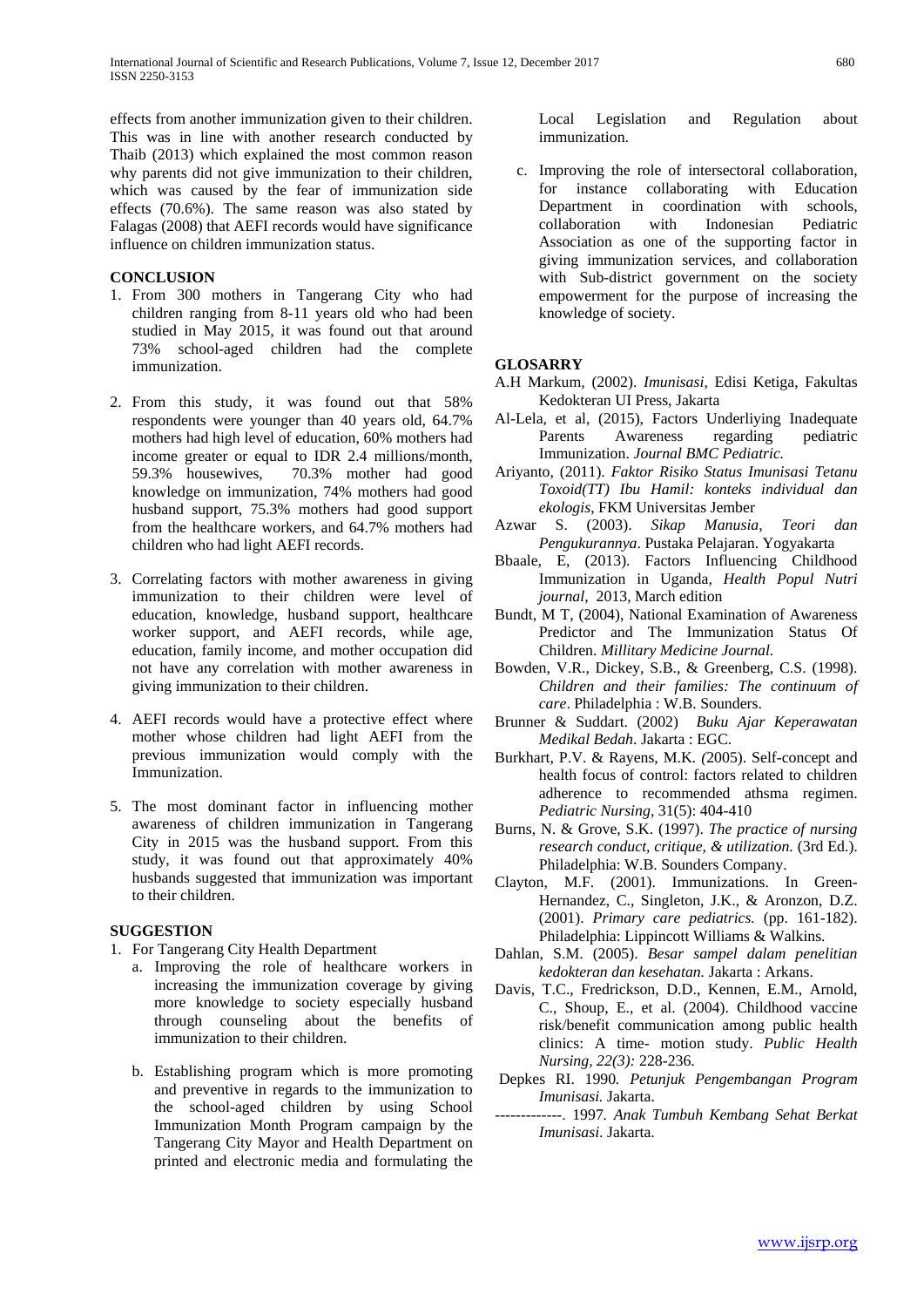- -------------. 2000. *Petunjuk Pelaksanaan Program Imunisasi di Indonesia. Jakarta.*
- -------------. 2005. *Pedoman Penyelenggaraan Imunisasi*. Jakarta.
- -------------. 2005*. Pedoman Teknis Imunisasi Tingkat Puskesmas*. Jakarta.
- -------------. 2005*. Pedoman Pemantauan dan Penanggulangan KIPI*
- ------------- . 2008. *Riset Kesehatan Dasar 2008. Badan Litbangkes*. Jakarta.
- -------------. 2009. *Undang-Undang Republik Indonesia Nomor 36 Tahun 2009 tentang Kesehatan*. Jakarta.
- Depkes. (2006). Faktor-faktor yang berhubungan dengan kepatuhan petugas terhadap cara pemberian imunisasi campak sesuai SOP imunisasi di Kabupaten Majalengka. Badan Litbang Kesehatan. *Digilib.litbangdepkes.go.id/pdl.php?* sitasi tanggal 2 Juni 2015
- Depkes. (2013). *Profil kesehatan Indonesia*. Jakarta: Kementrian Kesehatan RI
- Depkes. (2012). *Profil kesehatan Indonesia*. Jakarta: Kementrian Kesehatan RI.
- Depkes. (2007). 5% kematian balita disebabkan penyakit yang dapat dicegah dengan imunisasi. Departemen Kesehatan RI.
- http://www.depkes.go.id/index.php?option+news&task retrieved 2 Juni 2015
- Dinkes Tangerang . (2012). *Profil kesehatan Kota Tangerang 2012*. Kota tangerang : Dinas Kesehatan Kota Tangerang.
- Efendi, Rusman (2011) *Hubungan Tingkat Pengetahuan Ibu dan Dukungan Suami dengan Kepatuhan Ibu dalam Memberikan Imunisasi Dasar*, Skripsi. STIKES Husada Borneo
- Evangelista, L.S. (1999). Awareness: A concept analysis. *Nursing Forum*, 34(1): 5-12.
- Falagas, M.E., & Zarkadoulia, E., (2008). *F*actors associated with suboptimal awareness to vaccinations in children in developed countries: a systematic review. *Current Medical Research and Opinion*, 24(6):1719-41.
- Febri, Ririn Rahmala. (2012*). Faktor-Faktor Yang Berhubungan Dengan Pemberian Imunisasi Campak Pada Batita Di Wilayah Kerja Puskesmas Lareh Sago Halaban Kabupaten 50 Kota Tahun 2012.* Skripsi. Fakultas Kesehatan Masyarakat. Universitas Sumatra Utara. Medan
- Ghazali, M.V., Sastromihardjo, S., Soedjarwo, S.R., Soelaryo, T. & Pramulyo, H.S. (2008). Studi crosssectional. Dalam Sastroasmoro, S. & Ismael, S*. Dasar-dasar metodologi penelitian klinis.(3rd Ed).*  Jakarta : Sagung Seto.
- Goodman, K.J., Wu, J.S., & Frerichs, R.R. (2000). Awareness with childhood immunizations in Kern Country, California. *Journal of Immigrant Health,* 2(4):213-222.
- Green, L.W, dan Kreuter, M.W. (2005). *Health Promotion Planning ; An Educational and*

*Environmental Approach, second edition*, Mayfield Publishing Company, London.

- Hanum S., Sadjimin T., & Ismail D., (2005). Determinan cakupan imunisasi di Propinsi D.I.Yogyakarta. *Berkala Ilmu Kedokteran*, 37(3),150-1.
- Hikmayati. Et al. (2013*). Hubungan Antara Tingkat pendidikan Ibu dengan kelengkapan Status Imunisasi Dasar pada Balita Di desa Melayu ilir*. FK Universitas LambungMangkurat
- Idwar (2000). *Faktor-faktor yang berhubungan dengan status imunisasi Hepatitis B pada Bayi di Kabupaten Aceh Besar Tahun 1999*. Thesis. Fakultas Kesehatan Masyarakat. Universitas Indonesia
- I Made Setiawan (1992). *Faktor-faktor yang berhubungan dengan status imunisasi DPT pada Bayi Di Jakarta* Thesis. Fakultas Kesehatan Masyarakat. Universitas Indonesia
- Isfan, Reza.(2006) *Faktor yang berhubungan dengan status imunisasi dasar pada anak di Puskesmas Paoh Kota Padang Tahun 2006.* Tesis, Fakultas Kesehatan Masyarakat. Universitas Indonesia.
- Ismet. Fitriyanti (2013), *Analisis Faktor-faktor yang Berhubungan dengan Imunisasi Dasar Lengkap Pada Balita di Desa Botubarani Kecamatan Kabila Bone Kabupaten Bone Bolango*. Skripsi
- Ishak. Et al. (2007). Analisis Faktor Risiko Ketidaklengkapan Imunisasi Dasar Pada Bayi di Kecamatan Suka Makmur Kabupaten Aceh Besar*. Buletin penelitiian sistim kesehatan*. Vol 10, 2007
- 2008. *Kamus Besar Bahasa Indonesia.* Balai Pustaka. Jakarta
- Karen Glanz, Barbara K. Rimer, K. Viswanath. (2008) *Health Behavior and Health Education Theory, Research, and Practice*.
- Karomah, Ayu (2011), *Hubungan Paritas dan Kondisi Lingkungan Keluarga dengan Kepatuhan Ibu Bayi Usia 1-5 bulan dalam Melaksanakan Imunisasi Hepatitis B di RB Fatimah Tahun 2011*, Skripsi. STIKES Muhammadiyah Kudus.
- Keputusan Menteri Kesehatan RI nomor 1059/Menkes/SK/IX/2004 tentang pelaksanaan BIAS
- Kemenkes, 2013*. Peraturan Menteri Kesehatan Republik Indonesia Nomor 42 Tahun 2013 Tentang Penyelenggaraan Imunisasi.*
- Kyngas, H. (1999). A Theoretical model of awareness in young diabetics. *Journal of Clinical Nursing,* 8:73- 80.
- Kyngas, H., Duffy, M.E., & Kroll, T. (2000). Review conceptual analysis of awareness. *Journal of Clinical Nursing*, 9:5-12.
- Ranuh. I.G.N. et all, (2011). *Pedoman Imunisasi Di Indonesia*. Edisi 4, Jakarta, Ikatan Dokter Indonesia
- Muscari, M.E. (2001). *Advanced pediatric clinical assessment: Skills and procedures*. Philadelphia: Lippincott.